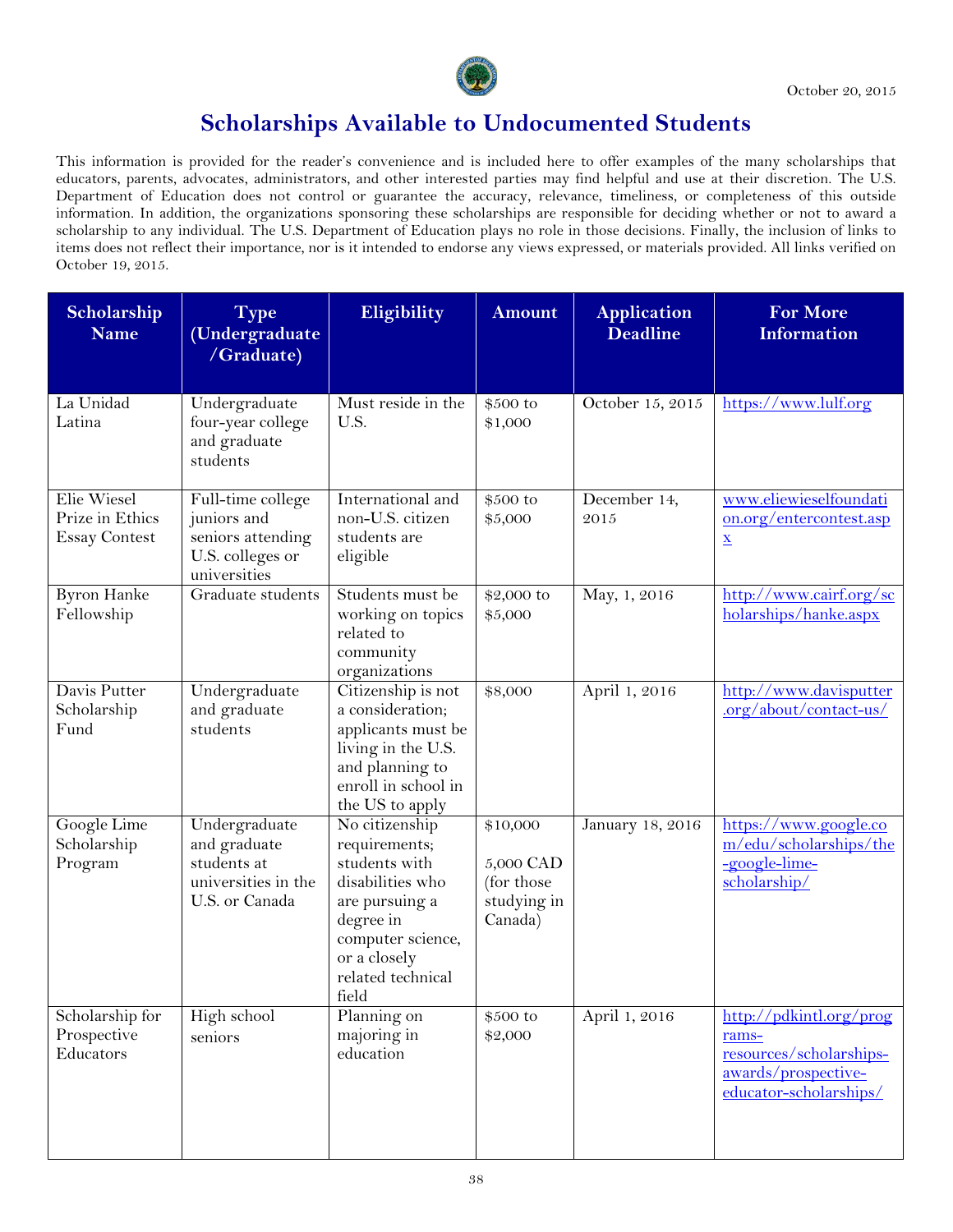

| Scholarship<br><b>Name</b>                              | <b>Type</b><br>(Undergraduate<br>/Graduate)                                        | Eligibility                                                                                                                                             | <b>Amount</b>          | <b>Application</b><br><b>Deadline</b> | <b>For More</b><br><b>Information</b>                                                                    |
|---------------------------------------------------------|------------------------------------------------------------------------------------|---------------------------------------------------------------------------------------------------------------------------------------------------------|------------------------|---------------------------------------|----------------------------------------------------------------------------------------------------------|
| Golden Doors<br>Scholars                                | High school<br>students or recent<br>high school<br>graduates                      | Interest in the<br>STEM fields and<br>demonstration of<br>strong leadership<br>skills                                                                   | N/A                    | N/A                                   | http://www.goldendoor<br>scholars.org                                                                    |
| Ayn Rand<br>We the Living<br><b>Essay Contest</b>       | 10 <sup>th</sup> , 11 <sup>th</sup> , and 12 <sup>th</sup><br>graders<br>worldwide | No citizenship<br>requirements                                                                                                                          | \$300 to<br>\$3,000    | October 23, 2015                      | http://essaycontest.ayn<br>randnovels.com/WeThe<br>Living.aspx                                           |
| Ayn Rand<br>Anthem<br><b>Essay Contest</b>              | $8^{\text{th}}$ , $9^{\text{th}}$ , and $10^{\text{th}}$<br>graders<br>worldwide   | No citizenship<br>requirements                                                                                                                          | \$200 to<br>\$2,000    | March 25, 2016                        | https://www.aynrand.o<br>rg/students/essay-<br>contests#anthem-1                                         |
| Ayn Rand<br>The<br>Fountainhead<br><b>Essay Contest</b> | $11th$ and $12th$<br>graders<br>worldwide                                          | No citizenship<br>requirements                                                                                                                          | \$1,000 to<br>\$10,000 | April 29, 2016                        | https://www.aynrand.o<br>rg/students/essay-<br>contests#thefountainhe<br>$ad-1$                          |
| <b>BMI</b> Student<br>Composer<br>Award                 | Under the age of<br>28 as of time of<br>submission                                 | Citizens of a<br>country in the<br>Western<br>Hemisphere;<br>currently<br>studying music,<br>either in an<br>educational<br>institution or<br>privately | N/A                    | N/A                                   | http://bmifoundation.or<br>$g/$ programs/info/bmi_s<br>tudent composer award<br>$\underline{\mathbf{S}}$ |
| <b>Berrien Fragos</b><br>Thorn Arts<br>Scholarship      | Enrolled in school                                                                 | Must demonstrate<br>an interest in<br>pursuing further<br>development of<br>their talents                                                               | \$2,500                | November 1,<br>2015                   | http://www.migrant.ne<br>t/migrant/scholarships<br>/thorn.htm                                            |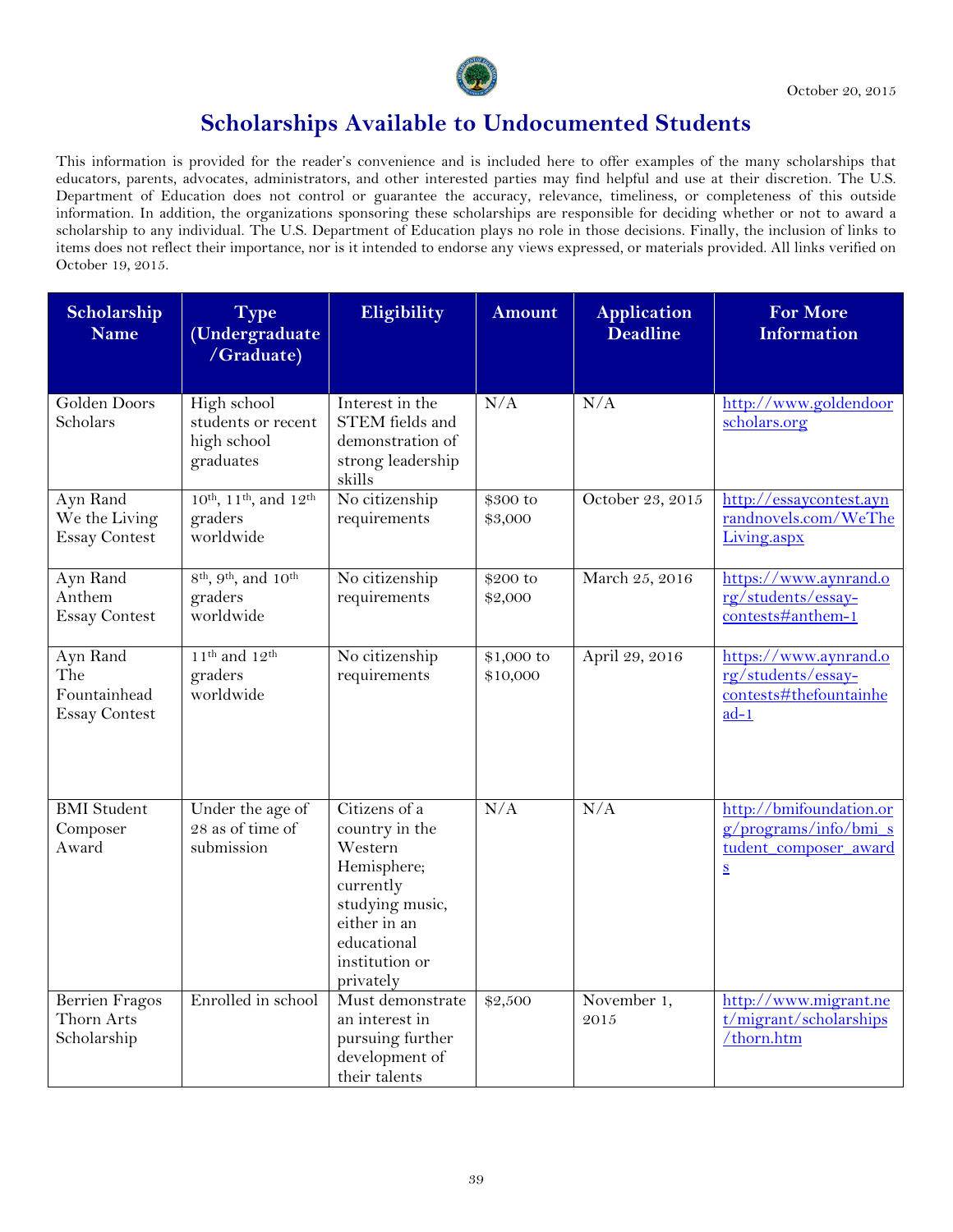

This information is provided for the reader's convenience and is included here to offer examples of the many scholarships that educators, parents, advocates, administrators, and other interested parties may find helpful and use at their discretion. The U.S. Department of Education does not control or guarantee the accuracy, relevance, timeliness, or completeness of this outside information. In addition, the organizations sponsoring these scholarships are responsible for deciding whether or not to award a scholarship to any individual. The U.S. Department of Education plays no role in those decisions. Finally, the inclusion of links to items does not reflect their importance, nor is it intended to endorse any views expressed, or materials provided. All links verified on October 19, 2015.

| Scholarship<br><b>Name</b>                                        | <b>Type</b><br>(Undergraduate<br>/Graduate)                                                                  | Eligibility                                                                                                                                                                                                                                                                | <b>Amount</b>       | <b>Application</b><br><b>Deadline</b> | <b>For More</b><br><b>Information</b>                                                                               |
|-------------------------------------------------------------------|--------------------------------------------------------------------------------------------------------------|----------------------------------------------------------------------------------------------------------------------------------------------------------------------------------------------------------------------------------------------------------------------------|---------------------|---------------------------------------|---------------------------------------------------------------------------------------------------------------------|
| Mexican<br>American<br>Dream<br>Scholarship                       | Undergraduates<br>at an accredited 4-<br>year university or<br>a 2-year program<br>at a community<br>college | Be an AB-540<br>student; <sup>1</sup> must<br>reside or attend<br>school in the<br>following counties<br>only: Los Angeles,<br>Orange, Riverside,<br>Inland Empire,<br>and Ventura.                                                                                        | \$500 to<br>\$1,000 | N/A                                   | http://www.cofem.org/<br>Resources/Documents/<br>$2014 + -$<br>+2015+Mexican+Amer<br>ican+Dream+Scholarshi<br>p.pdf |
| Good Tidings<br>Foundation<br>Community<br>Service<br>Scholarship | High school<br>seniors                                                                                       | Reside in one of<br>the following<br>California<br>counties:<br>Alameda, Contra<br>Costa, Marin,<br>Monterey, Napa,<br>Sacramento, San<br>Benito, San<br>Francisco, San<br>Joaquin, San<br>Mateo, Santa<br>Cruz, Santa Clara,<br>Solano, Sonoma,<br>Stanislaus, or<br>Yolo | \$5,000             | October 27, 2015                      | http://www.goodtiding<br>$s.org/index.php$ <sup>2</sup> id=23                                                       |

 $\overline{a}$ 

<span id="page-2-0"></span><sup>&</sup>lt;sup>1</sup> To learn more about AB 540 eligibility, please see [http://www.csac.ca.gov/pubs/forms/grnt\\_frm/cal\\_grant\\_dream\\_act\\_faqs.pdf.](http://www.csac.ca.gov/pubs/forms/grnt_frm/cal_grant_dream_act_faqs.pdf)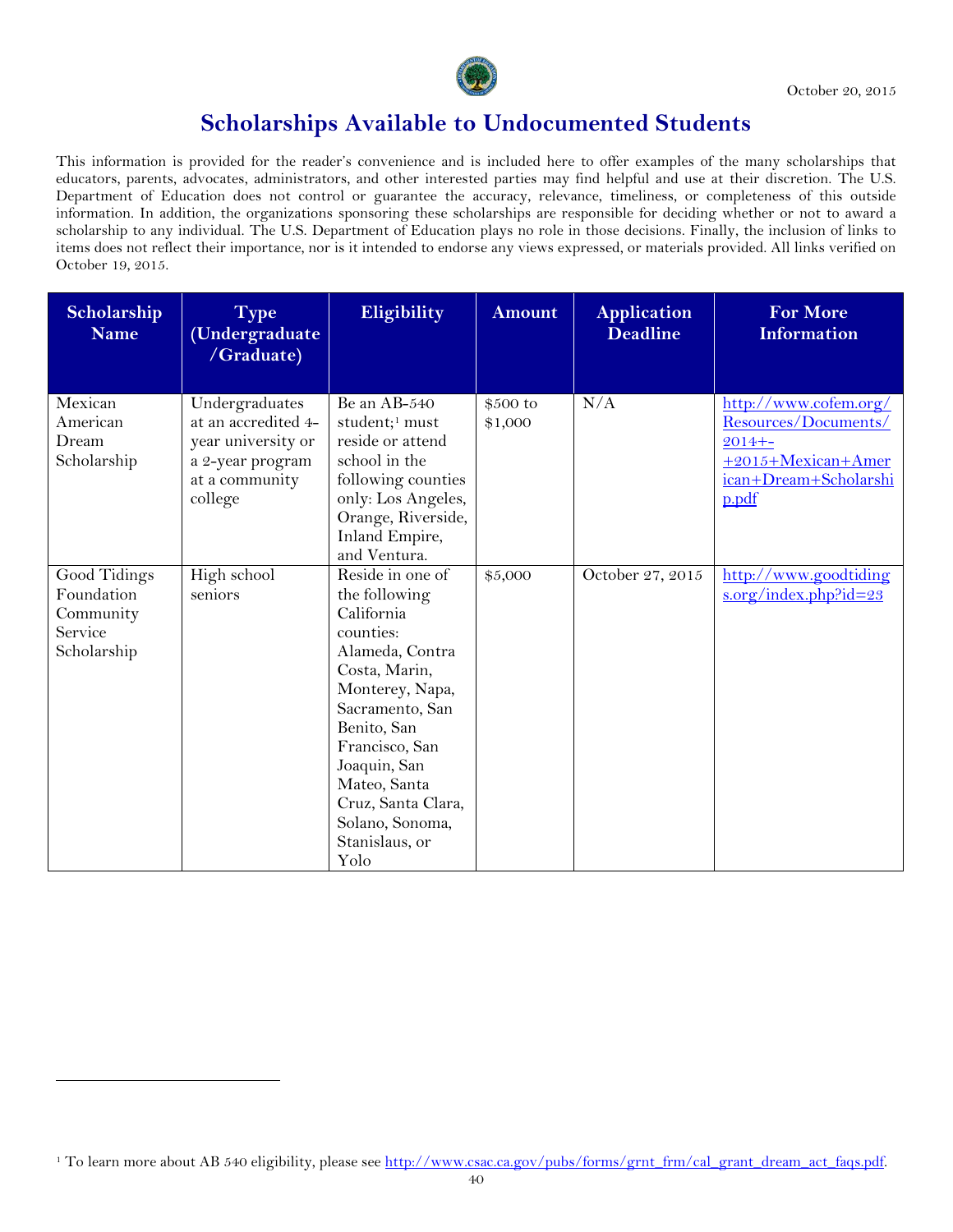

| Scholarship<br><b>Name</b>                                                               | <b>Type</b><br>(Undergraduate<br>/Graduate)                                                                                                                        | Eligibility                                                                                                             | <b>Amount</b>                                                                                                          | <b>Application</b><br><b>Deadline</b> | <b>For More</b><br><b>Information</b>                                                                                      |
|------------------------------------------------------------------------------------------|--------------------------------------------------------------------------------------------------------------------------------------------------------------------|-------------------------------------------------------------------------------------------------------------------------|------------------------------------------------------------------------------------------------------------------------|---------------------------------------|----------------------------------------------------------------------------------------------------------------------------|
| Dr. Juan<br>Andrade, Jr.<br>Scholarship for<br>Young Hispanic<br>Leaders                 | Must be enrolled<br>or accepted for<br>enrollment as a<br>full-time student,<br>in a four-year or<br>two-year<br>institution in the<br>U.S. or U.S.<br>territories | At least one<br>parent must be of<br>Hispanic ancestry                                                                  | \$1,000                                                                                                                | December 31,<br>2015                  | https://www.unigo.com<br>/scholarships/all/dr--<br>juan-andrade-<br>scholarship-for-young-<br>hispanic-<br>leaders/1004012 |
| Princeton Prize<br>in Race<br>Relations                                                  | 9 <sup>th</sup> , 10 <sup>th</sup> , 11 <sup>th</sup> , and<br>$12th$ graders                                                                                      | Students of<br>participating<br>regions                                                                                 | \$1,000                                                                                                                | January 31, 2016                      | http://www.princeton.e<br>du/pprize/faq/                                                                                   |
| <b>MALDEF</b> Law<br>School<br>Scholarship<br>Program                                    | Law school<br>students                                                                                                                                             | Record of service<br>to the Latino<br>community                                                                         | \$1,000 to<br>\$5,000                                                                                                  | September 1,<br>2015                  | http://www.maldef.org<br>/leadership/scholarship<br>s/index.html                                                           |
| <b>MALDEF</b><br>Dream Act<br><b>Student Activist</b><br>Dream<br>Scholarship<br>Program | College and<br>graduate students                                                                                                                                   | Record of activism<br>around immigrant<br>rights and/or<br>active in the<br>Dreamer<br>movement                         | \$5,000                                                                                                                | N/A                                   | http://maldef.org/leade<br>rship/scholarships/                                                                             |
| TheDream.US                                                                              | High school<br>graduates                                                                                                                                           | Have come to the<br><b>United States</b><br>before reaching<br>your 16th<br>birthday;<br>demonstrated<br>financial need | Covers<br>tuition and<br>fees for an<br>associate's<br><sub>or</sub><br>bachelor's<br>degree at<br>partner<br>colleges | February 15,<br>2016                  | http://www.thedream.u<br>$\underline{\mathbf{S}}$                                                                          |